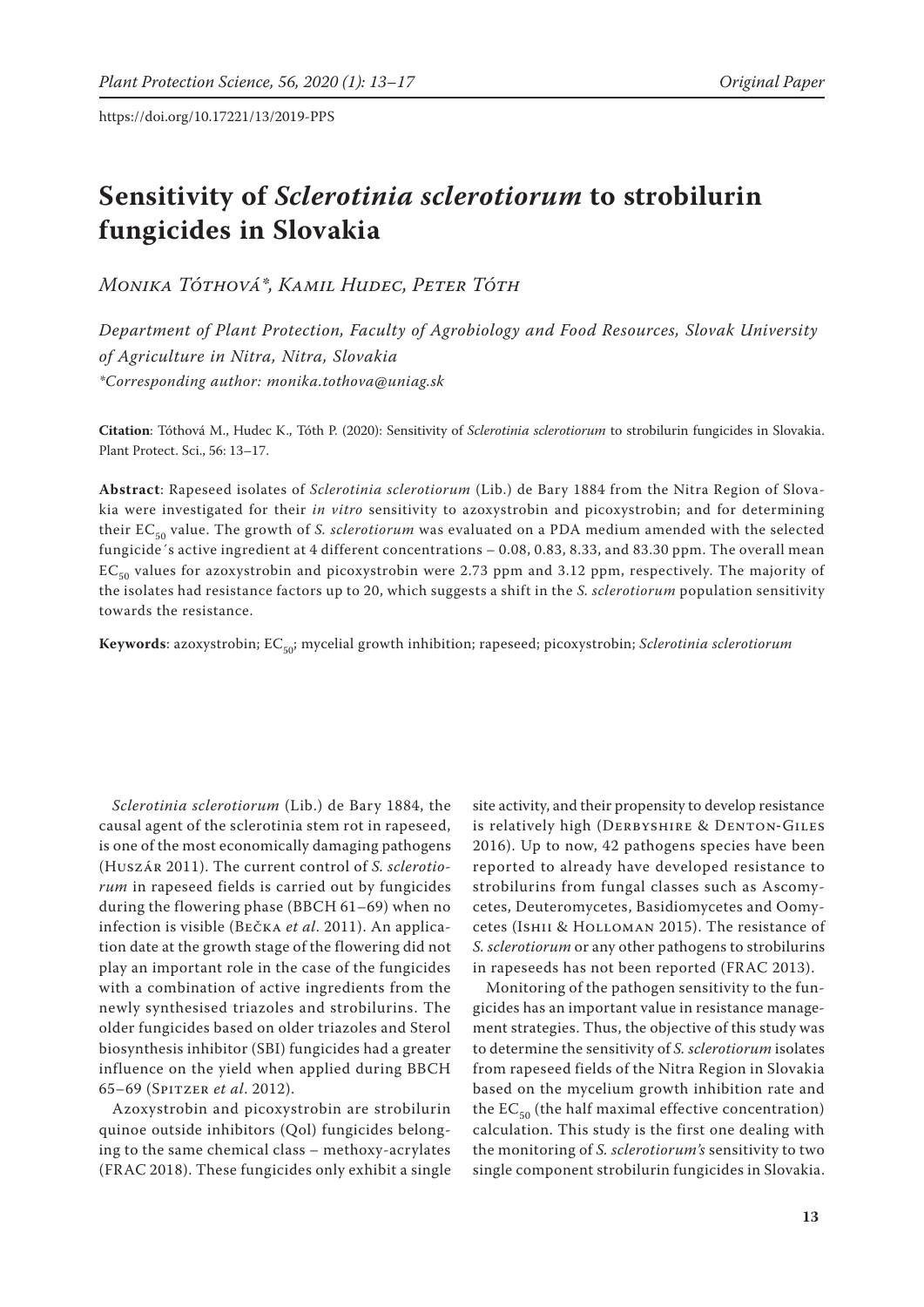# **MATERIAL AND METHODS**

*Sampling and isolation of the fungus*. During the growing season in 2015, rapeseed fields were sampled at five different localities in the Nitra Region of Slovakia. The samplings were conducted during the flowering and ripening stages. The petals and infected stem tissues were transferred to Petri dishes with a potato-dextrose agar medium (PDA). *S. sclerotiorum* purification was carried out by using the hyphal tip culture technique. Six strains (3 from the petals and 3 from the stems) per each sampling site were selected for investigation of the *S. sclerotiorum in vitro* sensitivity to 2 different active ingredients.

*Sensitivity of S. sclerotiorum to the selected active ingredients*. The effect of azoxystrobin (Amistar 250 g/l SC, Syngenta) and picoxystrobin (Acanto 250 g/l SC, DuPont™) on the growth of *S. sclerotiorum* was evaluated on a PDA medium amended with the selected fungicide's active ingredient at 4 different concentrations 0.08, 0.83, 8.33, and 83.30 ppm (representing 0.01; 0.1; 1; and 10% of the recommended doses). The control media was amended by distilled water. Each treatment was tested in 3 replications. The rate of the mycelium growth inhibition was calculated according to the formula of PANDEY et al. (1982).

In the fully inhibited isolates, the fungicidal or fungistatic activity of the active ingredients were evaluated. The fungicidal effect was verified by the transfer of the fungus from the poisoned PDA plates to the plates without the fungicidal component.

The resistance factor was expressed as the  $EC_{50}$  of the least sensitive/most sensitive isolates. Isolates with a resistance factor of less than 2 were classified as sensitive (Leroux *et al*. 2010).

**Statistical analyses**. The  $EC_{50}$  value was determined by the linear regression method with logarithmically transformed concentration data. All the obtained data were subjected to the ANOVA and the means were compared using Fisher's least significant difference (LSD) procedure ( $P \le 0.05$ ). The mean  $EC_{50}$  values between the two active ingredients – azoxystrobin and picoxystrobin, were compared using a *t*-test, the medians were compared by a Mann-Whitney *W*-test.

## **RESULTS**

The highest final concentration (83.30 ppm) of both tested active ingredients completely suppressed the growth of 23 out of 30 *S. sclerotiorum* isolates. The effect of both active ingredients were mostly fungistatic, a fungicidal effect was determined in 5 isolates (3 isolates per active ingredient). The less sensitive isolate exhibited 61.94 and 61.70% inhibition of the mycelial growth on the media amended by azoxystrobin and picoxystrobin, respectively (Table 1).

Table 1. The mean inhibition of the mycelial growth (%) of the *Sclerotinia sclerotiorum* rapeseed isolates from the stems and flower petals on the PDA medium amended with azoxystrobin and picoxystrobin at concentrations of 83.30; 8.33; 0.83 and 0.08 ppm under *in vitro* conditions

|                                     | Concentration (ppm)                      |       |                                          |       |                                         |           |                                        |       |  |  |  |
|-------------------------------------|------------------------------------------|-------|------------------------------------------|-------|-----------------------------------------|-----------|----------------------------------------|-------|--|--|--|
| Isolate from                        | 83.30                                    |       | 8.33                                     |       | 0.83                                    |           | 0.08                                   |       |  |  |  |
|                                     | inhibition $(\%)$                        | SD    | inhibition $(\%)$                        | SD    | inhibition $(\%)$                       | <b>SD</b> | inhibition $(\%)$                      | SD    |  |  |  |
| Azoxystrobin                        |                                          |       |                                          |       |                                         |           |                                        |       |  |  |  |
| Petals $(n = 15)$<br>$(min-max.)$   | 97.67 <sup>a</sup><br>$(85.16 - 100.00)$ | 5.16  | 81.24 <sup>a</sup><br>$(46.62 - 100.00)$ | 16.03 | 27.78 <sup>a</sup><br>$(4.94 - 74.21)$  | 18.38     | 10.70 <sup>a</sup><br>$(2.43 - 37.35)$ | 10.52 |  |  |  |
| Stems ( $n = 15$ )<br>$(min-max.)$  | 95.73 <sup>a</sup><br>$(61.94 - 100.00)$ | 10.51 | $79.94^a$<br>$(51.40 - 100.00)$          | 17.68 | 30.98 <sup>a</sup><br>$(7.37 - 91.40)$  | 25.67     | 9.68 <sup>a</sup><br>$(1.00 - 28.23)$  | 8.64  |  |  |  |
| Total $(n = 30)$                    | 96.70                                    | 8.29  | 80.59                                    | 16.79 | 29.38                                   | 22.26     | 10.19                                  | 9.59  |  |  |  |
| Picoxystrobin                       |                                          |       |                                          |       |                                         |           |                                        |       |  |  |  |
| Petals ( $n = 15$ )<br>$(min-max.)$ | 96.09 <sup>a</sup><br>$(72.00 - 100.00)$ | 10.08 | $74.95^{\text{a}}$<br>$(18.69 - 100.00)$ | 25.75 | 51.29 <sup>a</sup><br>$(13.06 - 73.63)$ | 18.54     | $11.50^{\rm a}$<br>$(1.15 - 44.55)$    | 12.21 |  |  |  |
| Stems $(n = 15)$<br>$(min-max.)$    | 95.72 <sup>a</sup><br>$(61.70 - 100.00)$ | 11.21 | $78.32^a$<br>$(35.56 - 100.00)$          | 22.34 | $54.35^{\circ}$<br>$(28.05 - 90.74)$    | 23.06     | $7.75^{\rm a}$<br>$(0.51 - 31.84)$     | 8.78  |  |  |  |
| Total $(n = 30)$                    | 95.90                                    | 10.60 | 76.63                                    | 24.03 | 52.82                                   | 20.86     | 9.63                                   | 10.74 |  |  |  |

Inhibition – the different letters indicate significant differences according to Fisher's LSD test ( $P \le 0.05$ ); SD – the standard deviation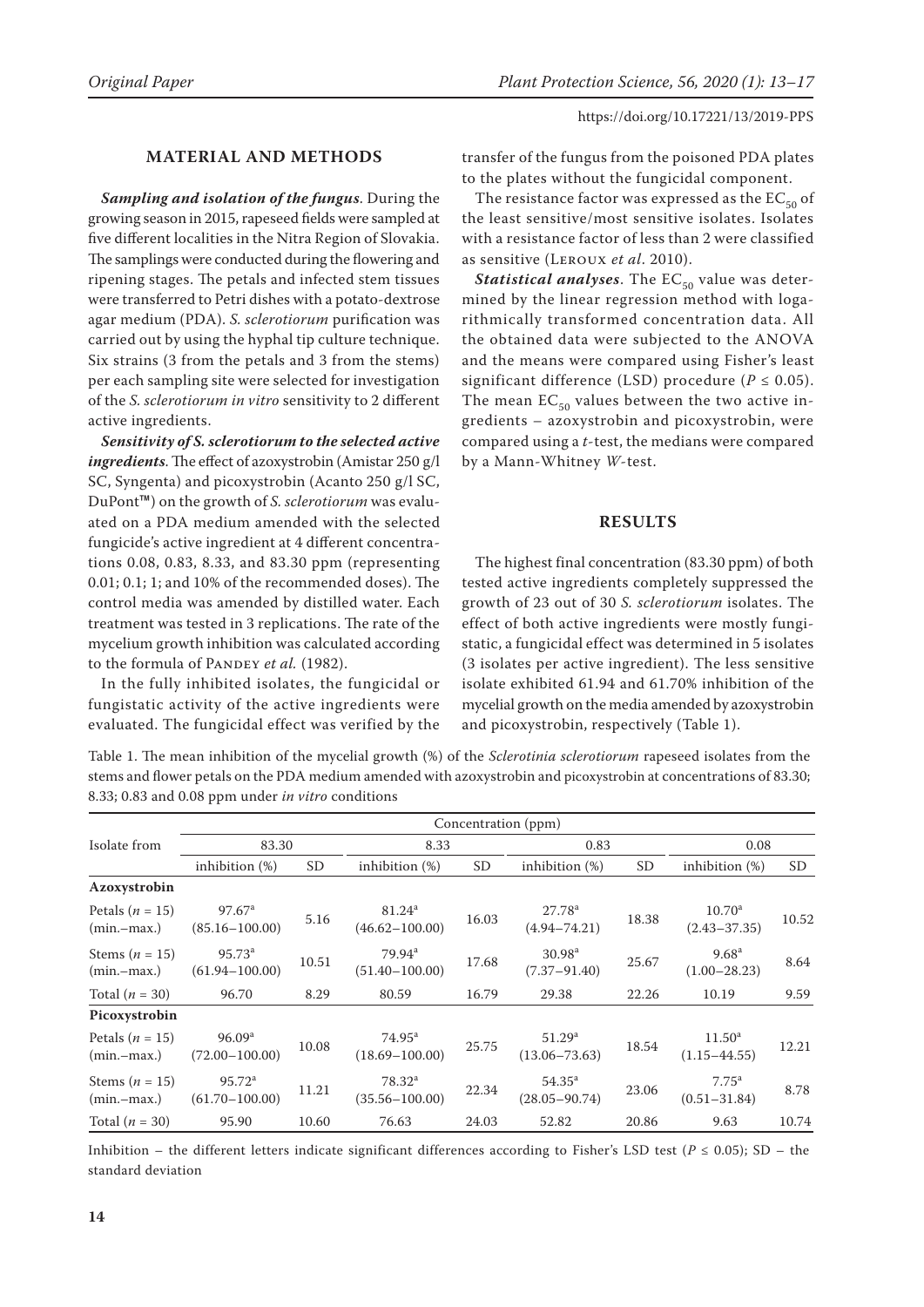https://doi.org/10.17221/13/2019-PPS

 $(n = 30)$  2.73<sup>a\*\*</sup>

 $(n = 30)$  1.99<sup>a\*\*\*</sup>

Total mean

Total median

Stems (*n* = 15) (min.–max.)

| <i>rotinia sclerotiorum</i> isolated from the flower petals and stems of the rapeseed grown in the Nitra Region, Slovakia |                                |              |            |                                 |      |                 |  |  |
|---------------------------------------------------------------------------------------------------------------------------|--------------------------------|--------------|------------|---------------------------------|------|-----------------|--|--|
| Isolate from                                                                                                              |                                | Azoxystrobin |            | Picoxystrobin                   |      |                 |  |  |
|                                                                                                                           | $EC_{50}$ (ppm)                | SD.          | RF         | $EC_{50}$ (ppm)                 | SD.  | RF              |  |  |
| Petals $(n = 15)$<br>$(min-max.)$                                                                                         | $2.29^{a*}$<br>$(0.19 - 6.03)$ | 1.47         | 1.27–31.74 | $3.24^{a*}$<br>$(0.10 - 22.43)$ | 5.75 | $4.90 - 224.30$ |  |  |

 $3.18^{3*}$   $3.81$   $4.95-103.73$   $3.01^{3}$ <br>(0.15-15.56)  $3.81$   $4.95-103.73$   $(0.11-18)$ 

| Table 2. The azoxystrobin and picoxystrobin concentrations for 50% inhibition ( $EC_{50}$ ) of the mycelial growth of <i>Scle</i> - |
|-------------------------------------------------------------------------------------------------------------------------------------|
| rotinia sclerotiorum isolated from the flower petals and stems of the rapeseed grown in the Nitra Region, Slovakia                  |

The different letters indicate significant differences according to  $-*$  Fisher's LSD test ( $P \le 0.05$ ) in the columns; \*\* *t*-test in the row; \*\*\* Mann-Whitney *W*-test in the row; SD – the standard deviation; RF – the resistance factor

\*\*\* 2.79 2.79 2.79

2.90  $1.27-103.73$   $3.12^{3**}$ 

At the concentration of 8.33 ppm, the growth of 2 isolates cultivated on the PDA medium amended with azoxystrobin was completely inhibited, while the mycelium growth on the PDA medium amended by picoxystrobin was fully inhibited in 6 isolates. The less sensitive isolate exhibited 46.62 and 18.69% inhibition of the mycelial growth on the media amended by azoxystrobin and picoxystrobin, respectively (Table 1).

 $3.18^{a*}$ 

The sensitivity of the individual isolates was highly variable at the active ingredient concentration of 0.83 ppm. The inhibitory effect ranged between 4.94 and 91.40% among the isolates tested for azoxystrobin (Table 1); and from 13.06 to 90.74% between the isolates tested for picoxystrobin (Table 1).

At the lowest concentration (0.08 ppm), the mycelial growth was comparable, azoxystrobin supressed the growth of the *S. sclerotiorum* isolates by 1.00–37.35% (Table 1) and the suppression by picoxystrobin ranged between 0.51–44.55% (Table 1).

The total average inhibition rates of azoxystrobin and picoxystrobin were comparable in almost all tested concentrations, except that of 0.83 ppm. At this concentration, the inhibition rate of picoxystrobin (52.82%) was much higher than that of azoxystrobin (29.38%). By comparing the inhibition rates between the isolates from the flower petals and stems, significant differences were not observed (Table 1).

The  $EC_{50}$  values for azoxystrobin varied from 0.15–15.56 ppm with an overall mean at 2.73 ppm. For picoxystrobin, the  $EC_{50}$  values varied from 0.11–22.43 ppm with an overall mean at 3.12 ppm. The  $EC_{50}$  values of the isolates from the flower petals and stems were not significantly different for both azoxystrobin and picoxystrobin. The median was higher for azoxystrobin (1.99 ppm) than for picoxystrobin

(1.23 ppm). The differences between the azoxystrobin and picoxystrobin  $EC_{50}$  means and medians were not significant. The resistance factors (RF) ranging from 1.27–103.73 for azoxystrobin and 1.10–224.30 for picoxystrobin suggest a shift in the *S. sclerotiorum* population sensitivity towards the resistance (Table 2). Both histograms were unimodal, the  $EC_{50}$ of the majority of the isolates were up to 3.00 ppm for azoxystrobin and 2.00 ppm for picoxystrobin (Figure 1) with a RF up to 20.00.

 $(0.11-18.60)$  6.55 2.18-169.09

\*\* 6.13 1.10–224.3

 $3.01^{a*}$ 

 $1.23$ <sup>a\*\*\*</sup> 5.15



Figure 1. The frequency distribution (in numbers) of the *Sclerotinia sclerotiorum* isolates from the rapeseed grown in the Nitra Region, Slovakia according to their mycelial sensitivity to azoxystrobin and picoxystrobin. The sensitivity is expressed as the  $EC_{50}$  in ppm

### **DISCUSSION**

The concentration of 83.30 ppm completely suppressed the growth of most isolates. Some isolates were found to be fully inhibited even at a 10-fold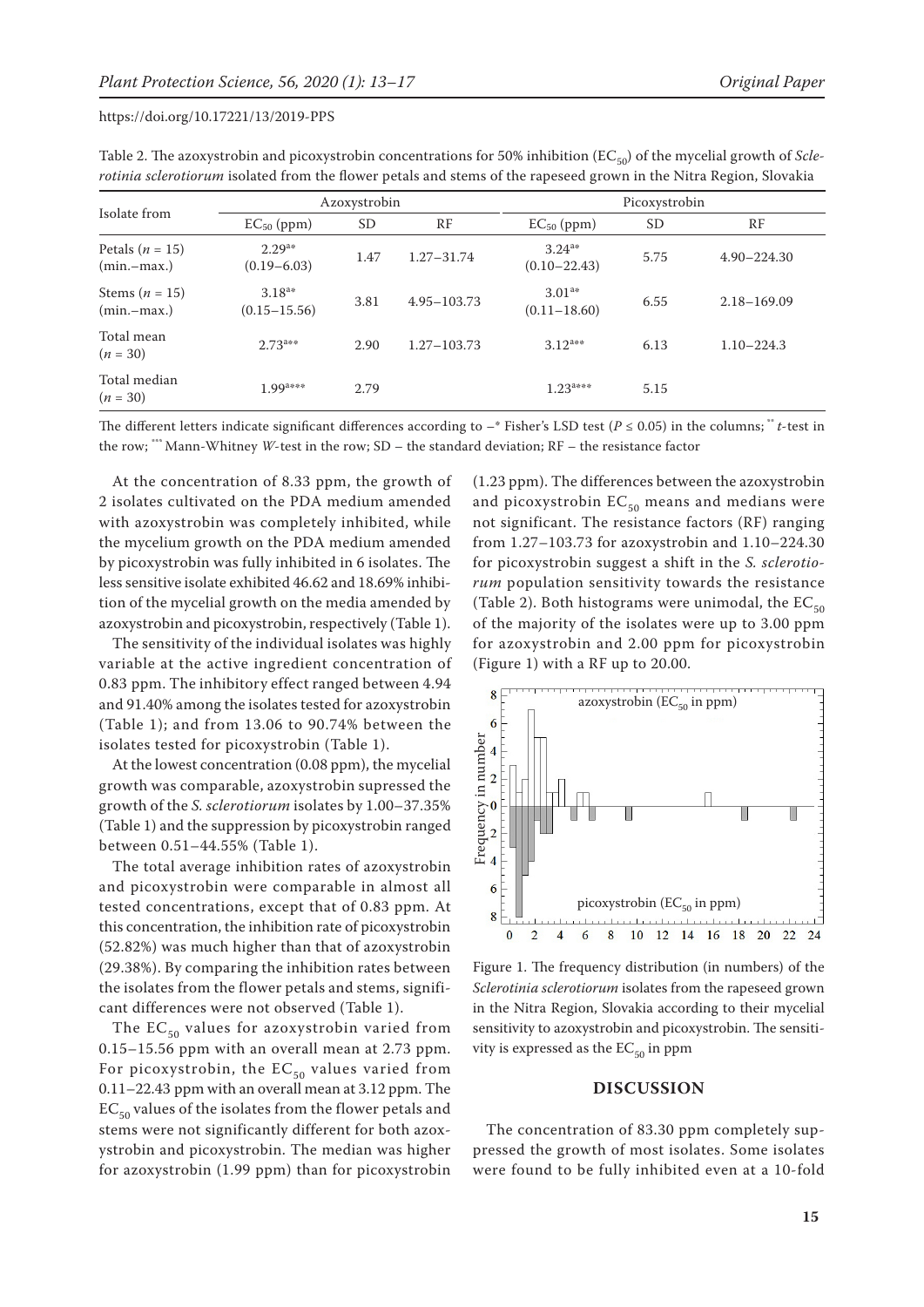#### https://doi.org/10.17221/13/2019-PPS

lower concentration. Although the mycelial growth of most isolates was fully suppressed under the *in vitro* conditions, the fungicidal effect was recorded in only 5 isolates exposed to azoxystrobin and picoxystrobin. Considering that azoxystrobin and picoxystrobin have been used since 1998 and 2004, respectively (Commission Implementing Regulation (EU) No. 540:2011), we assume that the tested isolates were previously exposed to strobilurins and, thus, several less-sensitive strains of the *S. sclerotiorum* population emerged.

We found considerable diversity in the obtained data concerning the activity of each active ingredient to the mycelial growth. Some possible reasons for these discrepancies could include genotypic and phenotypic variability among the different isolates within a distance of 30 km, since the *S. sclerotiorum* epidemics are initiated by both intrinsic and extrinsic sources of ascospores. Most of the primary ascospores infect flower petals in a 100-meter radius from the apothecia (ADAMS & AYRES 1979). However, ascospores can be carried on an air current over much longer distances (WILLIAMS & STELFOX 1980).

The overall mean  $EC_{50}$  value for azoxystrobin was 2.73 ppm (0.15 to 15.56 ppm). Several isolates were found to be very sensitive, their  $EC_{50}$  values were comparable to the  $EC_{50}$  determined by the *in vitro* inhibition of the mycelial growth in China (0.11–0.62 ppm) (Duan *et al*. 2012) or in Australia (0.006–0.30 ppm) (Hailstones 2011). In north central US, the overall mean azoxystrobin  $EC_{50}$  of the isolates was 1.01 ppm for the mycelium (Munoz 2016). Very sensitive isolates of *S. sclerotiorum* have been found in the main European rapeseeds producing countries (UK, Germany, France, and Poland), with an overall mean at 0.16 ppm (MATYSIAK et al. 2011).

For picoxystrobin, the range of the  $EC_{50}$  values of the isolates tested in the current study varied from 0.11 to 22.43 ppm with an overall mean at 3.12 ppm. None of the isolates were found to be as sensitive as the *S. sclerotiorum* isolates collected during 2006–2007 in Europe from the main rapeseeds producing countries with an overall mean  $EC_{50}$  at 0.02 ppm. Each  $EC_{50}$  for picoxystrobin was statistically lower than those obtained for the same isolate with azoxystrobin (Matysiak *et al*. 2011). In our study, we found that the  $EC_{50}$  was lower for azoxystrobin than that for picoxystrobin in 6 isolates.

Our study showed that the overall mean  $EC_{50}$  of all 30 tested isolates was higher for picoxystrobin (3.12 pm) than for azoxystrobin (2.73 ppm). Because the mean values are more sensitive to extreme val-

ues, the median could describe each sample group better than their arithmetic mean. In contrary to the means, the median  $EC_{50}$  value of all the tested isolates was higher for azoxystrobin (1.99 ppm) than for picoxystrobin (1.23 ppm). In north central US, the overall azoxystrobin  $EC_{50}$  median of the isolates collected between 2000 and 2008 was at 0.57 ppm for the mycelium without any significant change since its introduction to the market (Munoz 2016). The median of the  $EC_{50}$  of isolates collected in 2015 in the Nitra Region was 3.49 times higher. We assume that geographically isolated populations may display genetic and phenotypic differentiations due to differential selection resulting from environmental variations and differences in crop rotation and control practices (Attanayake *et al*. 2013).

The  $EC_{50}$  values between the isolates from the flower petals and stems were not significant for both azoxystrobin and picoxystrobin. Since the stem infections of the rapeseed originate from the flower petals, we did not expect any differences in the values of the  $EC_{50}$  or the mycelial growth inhibition.

Since there is no information on the baseline sensitivity of *S. sclerotiorum* in Slovakia, the EC<sub>50</sub> values of the most sensitive isolates could be considered akin to the baseline sensitivity. The ratios between the  $EC_{50}$ values of the least and most sensitive isolates varied for azoxystrobin by 103.73-fold and for picoxystrobin by 224.30-fold. The majority of our isolates showed an RF of up to 20.00. Leroux *et al*. (2010) considered isolates with RF values between 10 and 100 as moderately resistant. Isolates with a resistance factor of less than 2 were classified as sensitive (DELP & Deckker 1985; Leroux *et al*. 2010). In this study, an RF of less than 2 was observed in 3 isolates tested to azoxystrobin, and 2 isolates tested to picoxystrobin. Currently 29 Qol fungicides (azoxystrobin, dimoxystrobin) are authorised for the control of *sclerotinia* stem rot in rapeseeds in Slovakia (ÚKSÚP 2019). Of the 27 azoxystrobin-based fungicides, 12 are single components with a high risk of resistance development (according the FRAC 2018). Two picoxystrobin-based fungicides were authorised until October 2017. In the literature, there is only a little information on the field efficacy of the single component fungicides used in this study. The result of the field efficacy of azoxystrobin (Bradley *et al*. 2006; Matysiak *et al*. 2011) and picoxystrobin (Matysiak *et al*. 2011) suggests the effective reduction of *sclerotinia* stem rot incidences. At present, there is no evidence of reduced field performance of the Qols used alone, but their